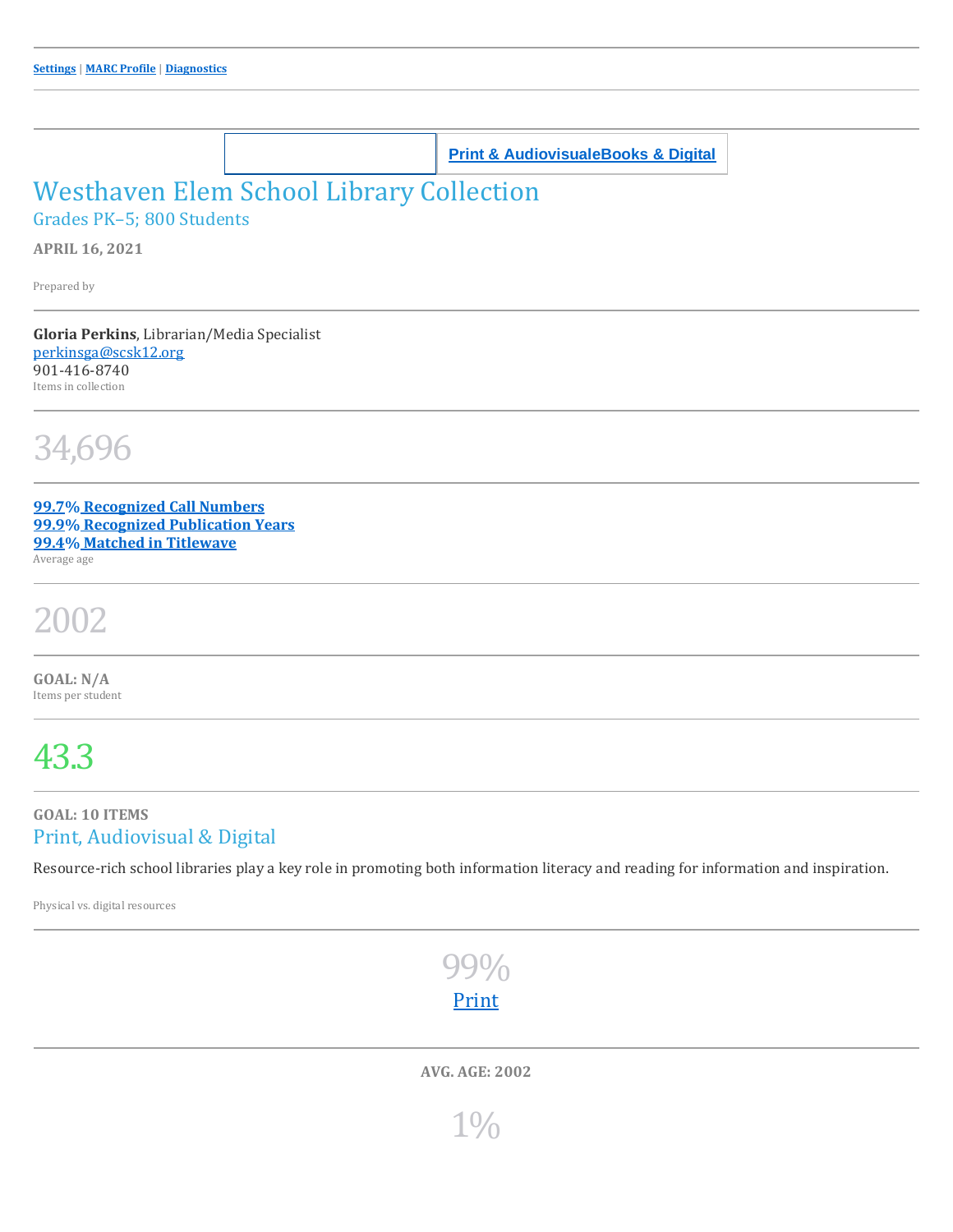#### **[Digital](https://www.titlewave.com/titlewise/titles?caid=3898239&limiters=digital-Y)**

**AVG. AGE: 2015**

#### Fiction & Nonfiction

Reading comprehension requires more than just decoding and knowing the meanings of words — background knowledge is essential.

Literary vs. informational texts

### 51% [Fiction](https://www.titlewave.com/titlewise/titles?caid=3898239&limiters=classifications-F)

**AVG. AGE: 2003**



**AVG. AGE: 2006**

**Compare [recommended](https://www.titlewave.com/titlewise/balanced?caid=3898239) balance by Dewey**

Collection by nonfiction classification

|                                                          | <b>Age-Sensitive Areas</b> |                                     |              |
|----------------------------------------------------------|----------------------------|-------------------------------------|--------------|
| <b>Classification</b>                                    |                            | Avg. Age                            | <b>Items</b> |
| <b>Computer Science, Information &amp; General Works</b> |                            | 2013                                | 551          |
| Philosophy & Psychology                                  |                            | 2004                                | <u>155</u>   |
| Religion                                                 |                            | 2005                                | <u>58</u>    |
| <b>Social Sciences</b>                                   |                            | 2000                                | 1,461        |
| <b>Language</b>                                          |                            | 2005                                | 83           |
| <b>Science</b>                                           |                            | 2007                                | 942          |
| <b>Technology</b>                                        |                            | 2010                                | 420          |
| <b>Arts &amp; Recreation</b>                             |                            | 2011                                | 345          |
| Literature                                               |                            | 2005                                | 196          |
| <b>History &amp; Geography</b>                           |                            | 2011                                | 569          |
|                                                          |                            | 2006                                | 4,780        |
| Fiction                                                  |                            | Dig into the Dewey divisions by 10s |              |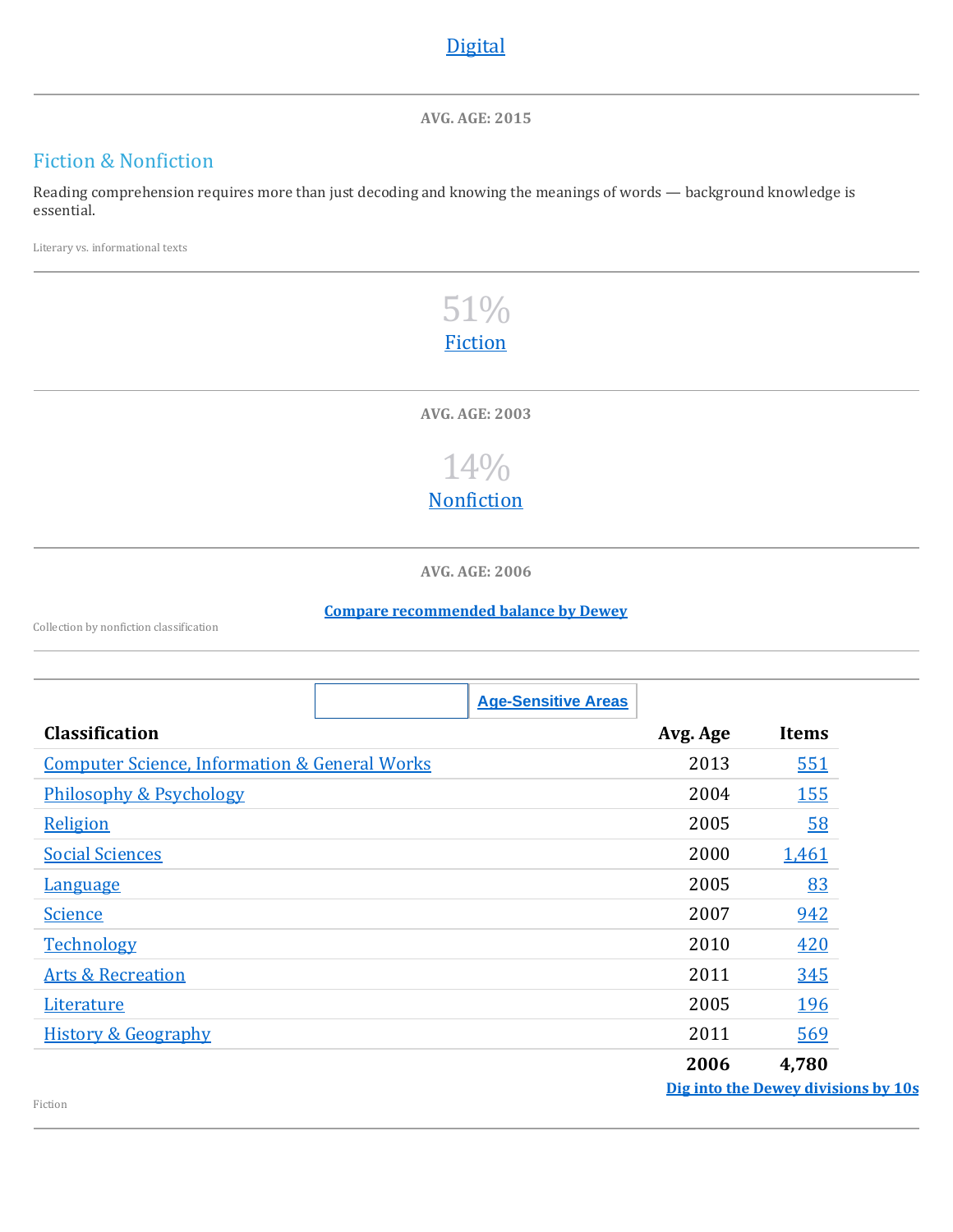| Avg. Age                                                                                                                | <b>Items</b>                      |
|-------------------------------------------------------------------------------------------------------------------------|-----------------------------------|
| 2003                                                                                                                    | 17,683                            |
| 2003                                                                                                                    | 17,683                            |
|                                                                                                                         |                                   |
|                                                                                                                         | Items                             |
|                                                                                                                         | 1,604                             |
|                                                                                                                         |                                   |
|                                                                                                                         | 9,776                             |
|                                                                                                                         |                                   |
|                                                                                                                         |                                   |
| 2018                                                                                                                    | $\overline{2}$                    |
|                                                                                                                         |                                   |
| 2013                                                                                                                    | <u>750</u>                        |
| 2006                                                                                                                    | $\overline{Z}$                    |
| 2015                                                                                                                    | 94                                |
| 2000                                                                                                                    | 12,233                            |
|                                                                                                                         |                                   |
| $\bullet$<br>1970<br>۰<br>1980<br>۰<br>1990<br>$\bullet$<br>2000<br>$\bullet$<br>2010<br>$\bullet$<br>2020<br>$\bullet$ |                                   |
|                                                                                                                         |                                   |
|                                                                                                                         | Avg. Age<br>2008<br>1998<br>Older |

**[19,089](https://www.titlewave.com/titlewise/titles?caid=3898239&limiters=aged-Y) ITEMS** 2016 and newer

4%

**1,253 [ITEMS](https://www.titlewave.com/titlewise/titles?caid=3898239&limiters=recent-Y)** Collection by interest level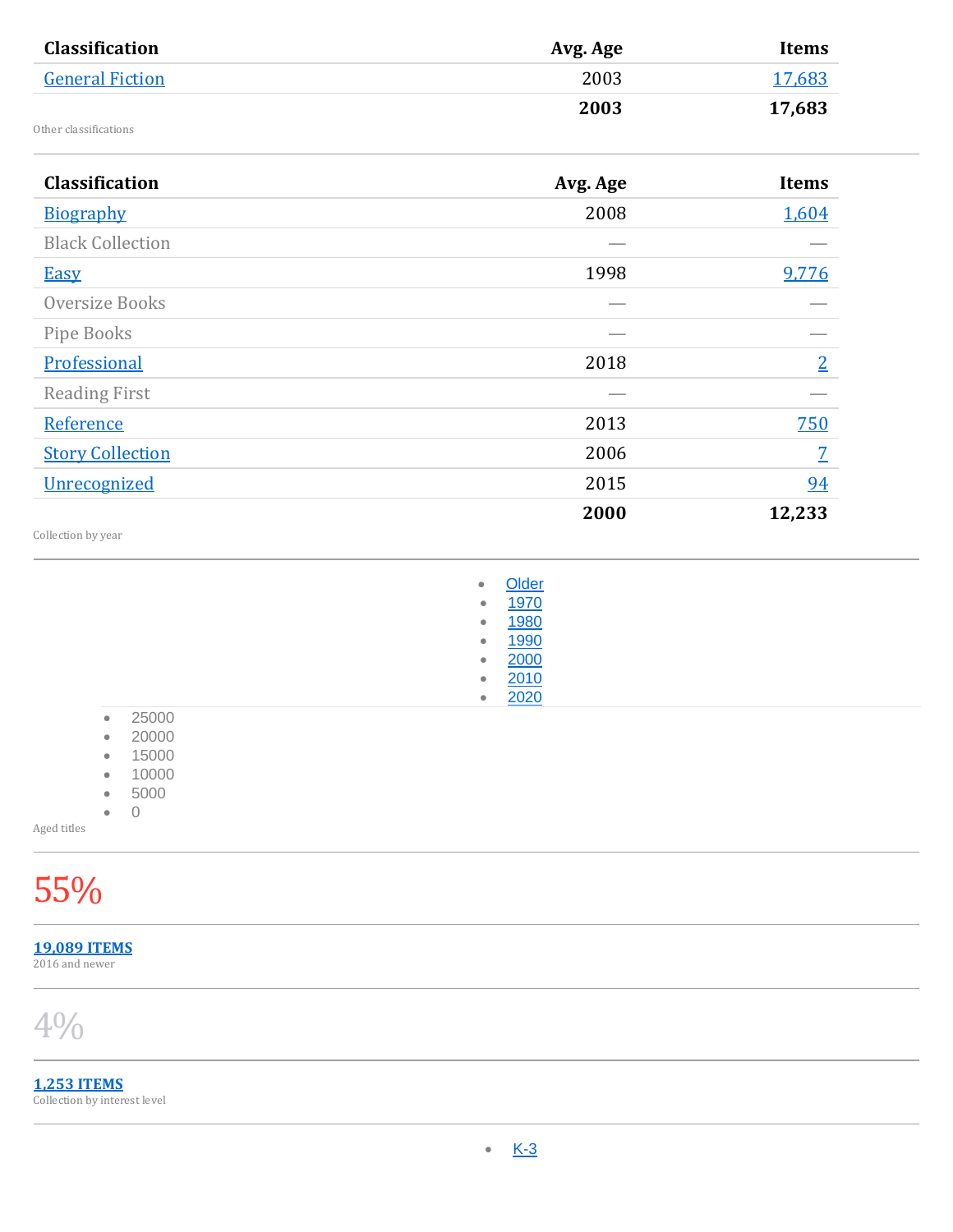• [3-6](https://www.titlewave.com/titlewise/titles?caid=3898239&limiters=interestlevel-3-6)  $5 - 8$ • [YA](https://www.titlewave.com/titlewise/titles?caid=3898239&limiters=interestlevel-YA) **[Adult](https://www.titlewave.com/titlewise/titles?caid=3898239&limiters=interestlevel-AD)** [Prof.](https://www.titlewave.com/titlewise/titles?caid=3898239&limiters=interestlevel-PF)

- 25000
- 20000
- 15000
- 10000
- 5000
- $\sqrt{2}$

#### Social & Emotional Learning

Support the skills to be emotionally intelligent, establish relationships and make responsible decisions.

SEL titles in collection

# 17,111

Percent of collection

#### 49% Average age

# 2002

#### **[Explore](https://www.titlewave.com/titlewise/diversity?caid=3898239&group=2&is_digital=) SEL titles by topic** Reading Levels

Match students to texts that can be read with success, thus assisting them to grow as readers.

Average reading level by program

### O

**GUIDED READING/F&P**

620

**LEXILE**

# 3.6

#### **ACCELERATED READER**

Collection by reading level

- $\bullet$  Follett [Reading](javascript:flip_to() Levels and  $\bullet$
- Guided [Reading/F&P](javascript:flip_to()